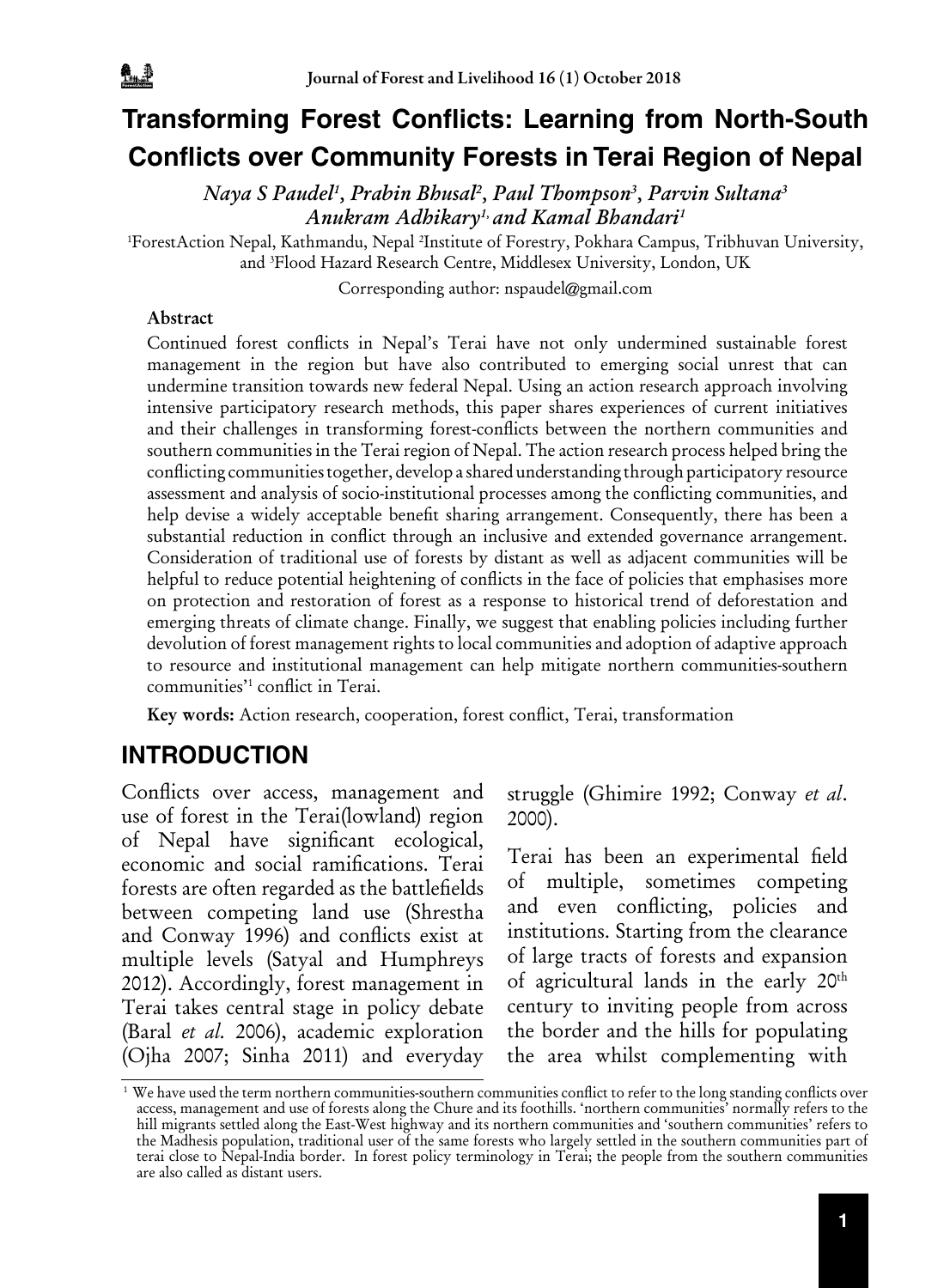associated infrastructure coupled with strict protection since the 1970s are some of the examples. However, in the post 2000 context, the government took a more centrally planned and supported initiatives namely the collaborative forest management (CFM)<sup>1</sup> and public land forestry (PLF)<sup>2</sup> to increase southern communities access to forests. At the same time, community forestry (CF) which was flourishing in the hills was seen to be potentially incompatible to address the southern communities' need and therefore was promoted with caution. There was hardly any genuine attempt to revisit the hill model of CF and explore its potential roles in increasing southern communities' access to forest.

About 76.45 per cent (314,660 hectares - ha) of total forests in the Terai are outside Protected Areas (PAs) (DFRS 2014) and more than 60 per cent of it is under government managed forest which can fall either under the CF or CFM regime. Given the huge scope of CF's potential contribution to increasing southern communities' access to forest products, it is worth to examine such a possibility. What is the prospect of CF accommodating southern communities? What can facilitate north-south dialogue in CF in Terai? What kinds of research and evidence help informed dialogue and facilitate negotiation between them? How can national policies and associated supports encourage such initiatives? This paper seeks to answer these questions so that further research and piloting can be encouraged and supported. We took a case

from Chisapani community forest users group (CFUG) in Nawalparasi to illustrate the experimentation, its prospects and challenges, and lessons for any further piloting of such approach.

The paper is structured into five sections. The following section revisits policy interventions in Terai forest managementparticularly those that were introduced in response to the northern communitiessouthern communities' conflict. The third section highlights the Chisapani case, with details on the nature of conflict, CFUG's initiative in fostering northern communities-southern communities' dialogue, recent changes in institutional features and distributional arrangements, and observed outcomes. It is followed by the section highlighting key patterns of this experimentation and its lessons. Finally, we conclude the paper with few suggested areas that require policy discerning or further research.

### **GOVERNMENT INTERVENTIONS AND CONTINUED CONFLICT**

As the expansion of CF reached its climax in the late 1990s, the likelihood of undermining southern communities' access to Terai forest emerged as the key policy debate. The policy orientation, legal provisions, support agencies' understanding and institutional practice of the CFUGs largely prioritised nearby inhabitants (northern communities), that resulted in a gradual exclusion of southern communities from the process. The initial concerns gradually became evident so that

<sup>2</sup> CFM is a collaborative management modality between forest department, local government and local communities which include both northern communities and southern communities.

<sup>&</sup>lt;sup>3</sup> The term PLF is used here to refer to the government programme to promote forestry in public land which are outside of legally recognised forest lands and are often owned by local public institutions such as local governments, schools, temples etc.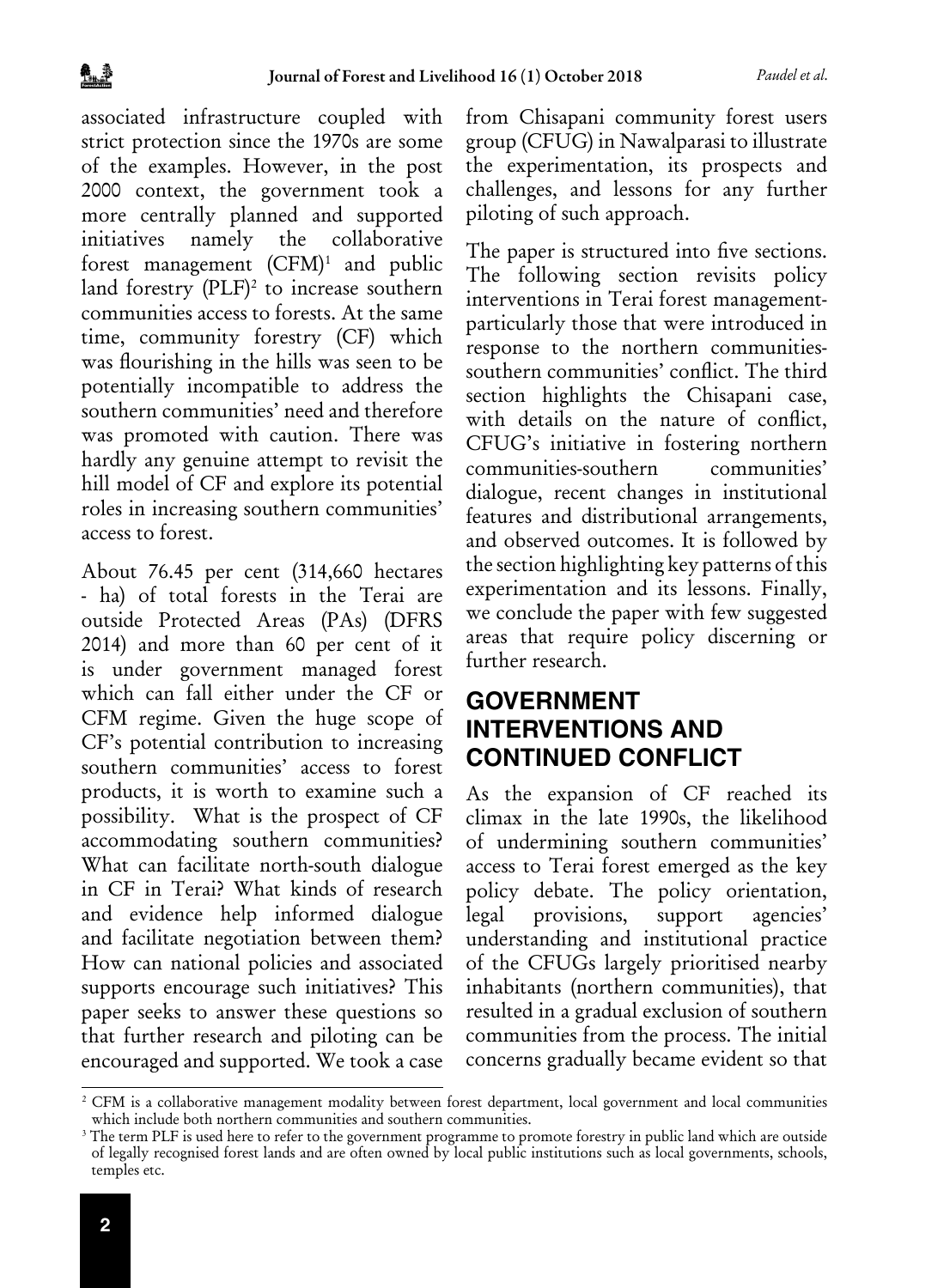the 'exclusion of southern communities' became a critical limitation of the CF programme. Realising this limitation, the government experimented with a number of policy interventions such as CFM and PLF. However, these management modalities have had limited impacts so far in addressing the forest product needs of the southern communities.

Till date, only 28 CFMs with a total area of 70,138.52 ha have been handed over across Terai involving 720,662 households (HHs) (personal communication with Mr. Shantaram Baral, Assistant Forest Officer, Department of Forest, April 2017). A large part of Terai forest is either under PA system (96,921 ha) or under Chure environmental protection area (1,373,743 ha) or has already been handed over as CF (314,997 ha) (DFRS 2014) leaving limited potential forest area for expansion of the CFM. Given that 50.27 per cent population of Nepal reside in Terai (CBS 2011) of which more than half of the population lives in the Terai, supply of forest products from these few CFMs can be regarded as close to insignificant. Apart from timber, there is also a huge gap between the demand and supply of fuelwood in the south.

Large and complex institutional arrangements and exhaustive regulatory provisions pertaining to CFM allow minimum involvement of local communities in decisions regarding forest management and benefit sharing. One single group covers over 25,000 (national average) HHs from hundreds of settlements so that the power disperses nowhere. As the Implementing Unit of CFM is the key authority for almost all types of decisions, the group itself can exercise little influence

over the decisions being made. The Implementing Unit is led by District Forest Office (DFO) and therefore, the decisions and overall functioning of CFM is heavily skewed towards government forest agency. Moreover, current forest management and harvest of CFM is constrained by administrative, technical and institutional capacity of the CFM group and associated institutions. While the recently introduced scientific forest management may to some extent increase supply of forest products to the members, this is way below the overall demand in the region.

Public Land Management (PLM) is another important approach that the government has adopted in last decade or so in order to enhance forest products for the southern communities. It has been one of the priority activities of the forestry projects and non-government organisation (NGO) actions in Terai. These are small patches of barren lands, ponds, roadsides, river/canal banks (average size: 2-4 ha) usually owned by local governments, schools, religious bodies and other public institutions at the local level (LFP 2003).

Afforestation programmes through the formation of Public Land Management Groups (PLMGs) comprising of 75-100 HHs in each community and providing them with needed support including livelihood generating schemes are the key features of PLM. However, PLMGs are primarily led by forestry projects and is yet to be mainstreamed into the legal framework (forest policy and legal environment). For example, there are 235 PLMGs involving 37,143 HHs in three districts of Western Terai (Nawalparasi, Rupandehi and Kapilvastu) supported by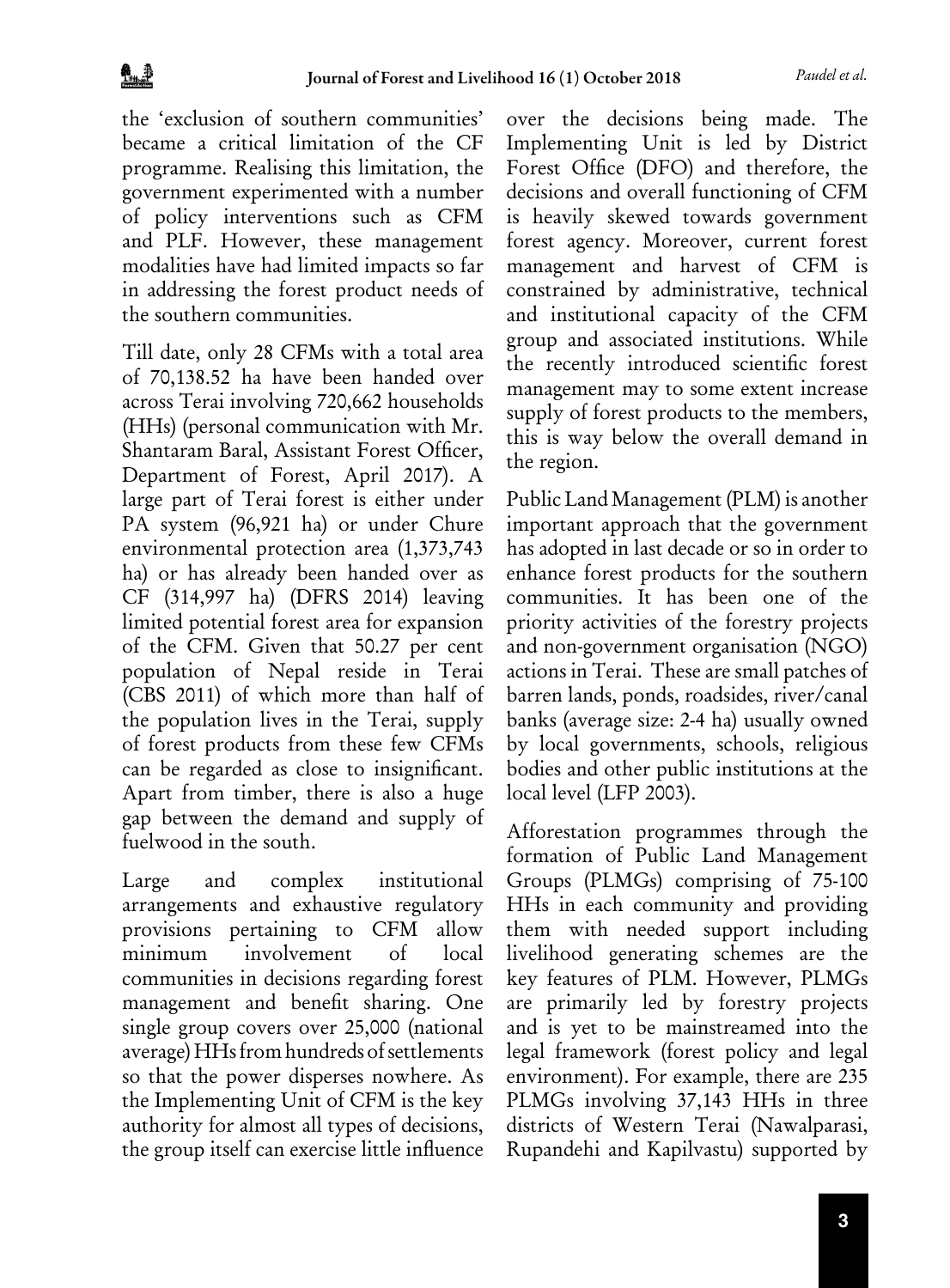the Multi Stakeholder Forestry Program (MSFP 2015). Though project reports have hailed the scheme as a successful approach, given their small sizes and huge number of HHs involved, their contribution in terms of addressing the increasing need for forest product in the southern communities is again close to insignificant.

Similarly, the lack of enabling legal arrangements for sustainable management and utilisation of forest products, particularly the tenure security of PLMGs in harvesting and selling is a critical issue. Absence of clear policy provision on handover of public land to communities has created a sense of lack of ownership. For example, the ownership of land lies with the Local Governments while the DFO provides approval for the utilisation of the forest products. However, there is no clarity on whether the DFO is the appropriate institution for other land uses like construction of fish ponds and agroforestry among others. Moreover, the scheme is still perceived as a developmental project launched by some NGO and thus has not been fully owned by the PLMGs.

The above discussion shows the limitations of two major strategies in addressing forest product needs of the southern communities. In this context, it is logical to explore other available options. Since over 314,997 ha of forests are being managed under the CF regime in Terai (DFRS 2014), exploring its potential role in contributing to complement with other approaches could be a good option. The paper brings field experiences of recent initiatives by Chisapani CFUG in Nawalparasi district.

#### **CHISAPANI CFUG - AN OVERVIEW**

With the forest area of 495 ha managed collectively by 3350 HHs, Chisapani CFUG was established in 1997 and formally registered in 2009. Covering five wards, the CFUG lies in Bardaghat municipality in low land Terai of Nawalparasi district. The vegetation cover comprises of roughly 70 per cent of natural Sal (*Shorea robusta*) forest with significant number of trees, poles and saplings in addition to moist deciduous vegetation type of the Terai region. The forest is concentrated in the northern part from the East-West highway up to the foothill of the Churia. The settlement ranges from the southern part of the forest up to 18 km far, all the way to the Indian border (Figure 1).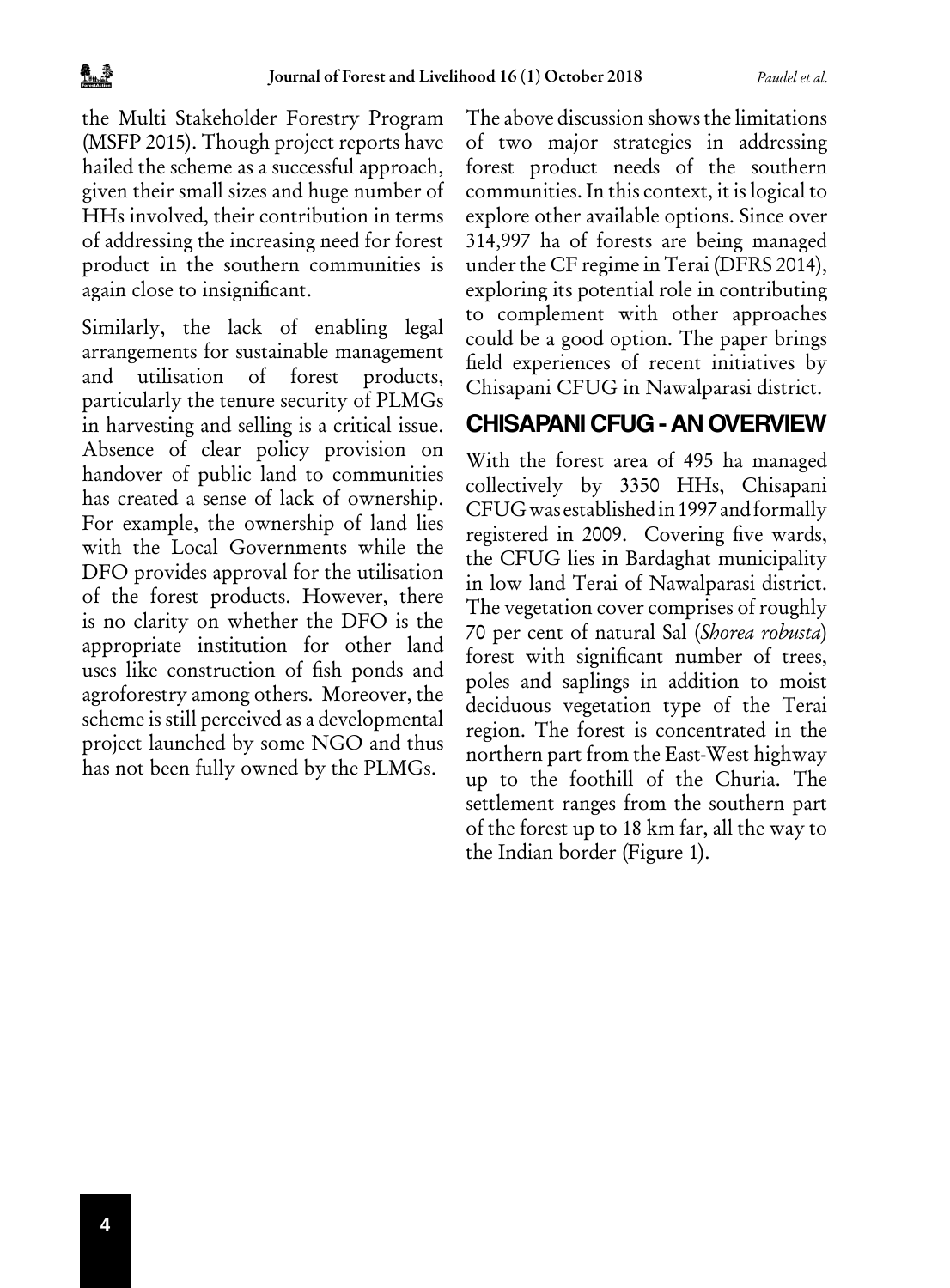

Figure 1: Map of Chisapani CF and Settlements of Member HHs

The CFUG has been providing the HHs living around the forest with timber, fuelwood and other forest products. However, the formation of the CFUG led to the exclusion of 60 per cent of traditional users (about 2,000 HHs) as far as 18 km towards the south . These distant users need timber and fuelwood as they have no alternatives for construction and cooking. Consequently, they have been forced to adopt illegal/unsustainable measures whereby they collect resources often during the night in order to meet their daily needs. In doing so, they have been caught and fined several times. Gradually, conflict emerged between the northern communities and southern communities. The growing conflict sometimes turned

into violent fights with large number of people from the south coming in mass and transporting unsustainably harvested cartloads of timber and fuelwood that posed challenges to the very sustainability of the forest.

Upon realising the multiple threats from this growing conflict, the community forest leaders in consultation with the DFO and other stakeholders decided to take a more inclusive approach to forest management. They invited leaders of the southern communities and began to explore ways to include them in forest management and benefit sharing. During this process, ForestAction embarked on a participatory action research (PAR) (Figure 2) aimed at understanding and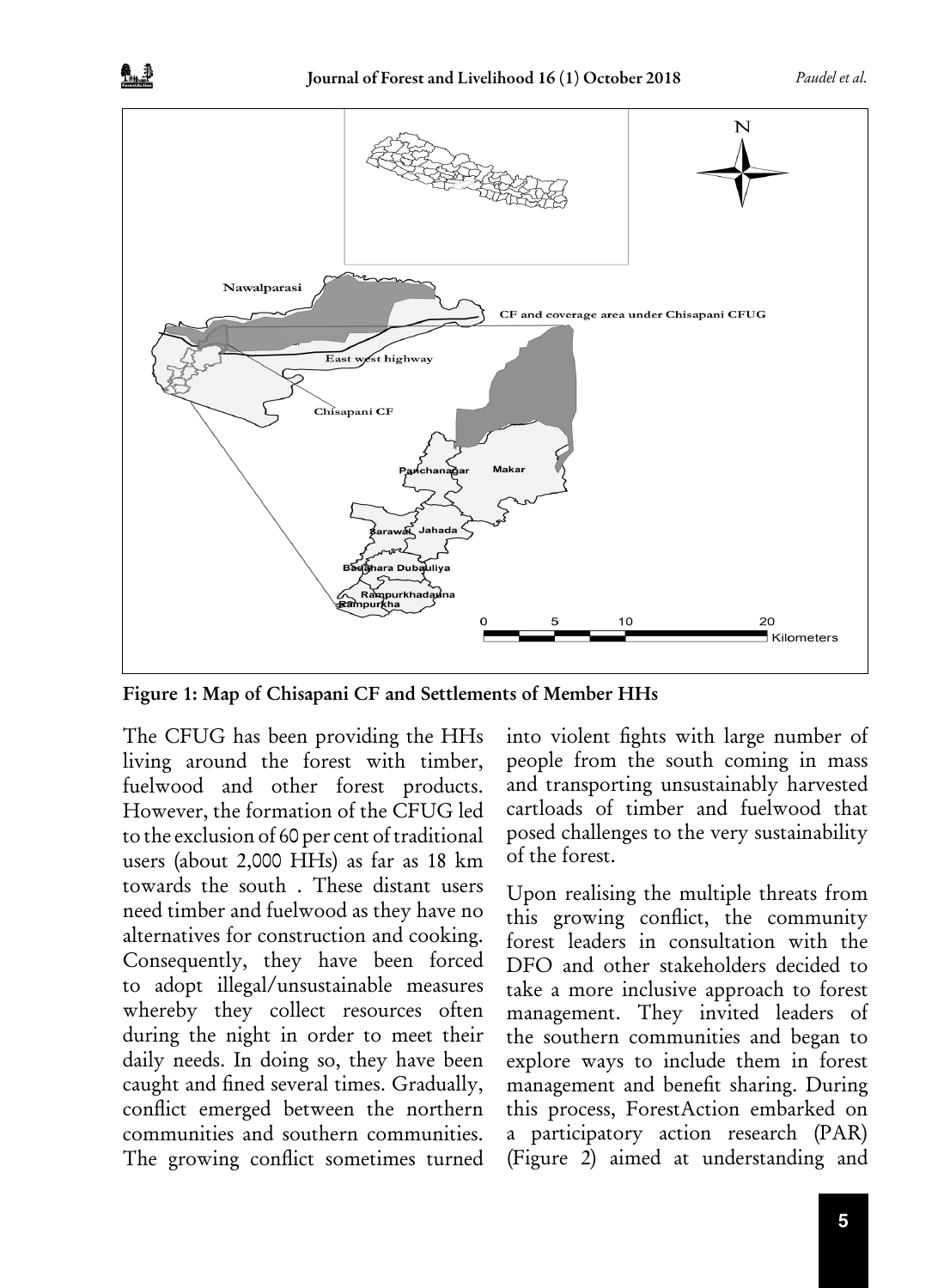mitigating conflicts through adaptive learning. First, the research team initiated dialogue with Chisapani CFUG leaders and jointly assessed the nature of conflict and its potential consequences. Various activities were carried out including resource assessment, stakeholder meetings, reflective workshops with CFUGs and southern communities, and exploring efficient and equitable distribution arrangements, with the aim to help mitigate the conflict. After the initial review of the situation, the executive members appeared enthusiastic and expressed their commitment to support the adaptive learning approach. An Adaptive Learning Group (ALG) comprising of community forest leaders, southern communities and research team (altogether 20 people) was formed. Subsequently step-by-step plan of a collective inquiry, reflective workshops, mutual visits between northern communities and southern communities, joint planning and implementation of management plan and monitoring of the progress was carried out.



Figure 2: Participatory Action Cycle Deployed at Chisapani CFUG

# **CFUG INITIATIVES TO FOSTER NORTH-SOUTH DIALOGUE**

The ALG undertook consultation meetings with both northern and southern communities on their perception of their rights and roles in management, access to and relative benefits that people are deriving from forest. The meetings were

held in villages covering all wards. During the meeting, people from northern communities claimed that they are nearby and are natural custodians of the forests. They have invested their time and labour in protecting the forest, have put off forest fire that occurs every spring, have opted for alternative sources of energy instead of fuelwood to reduce pressure on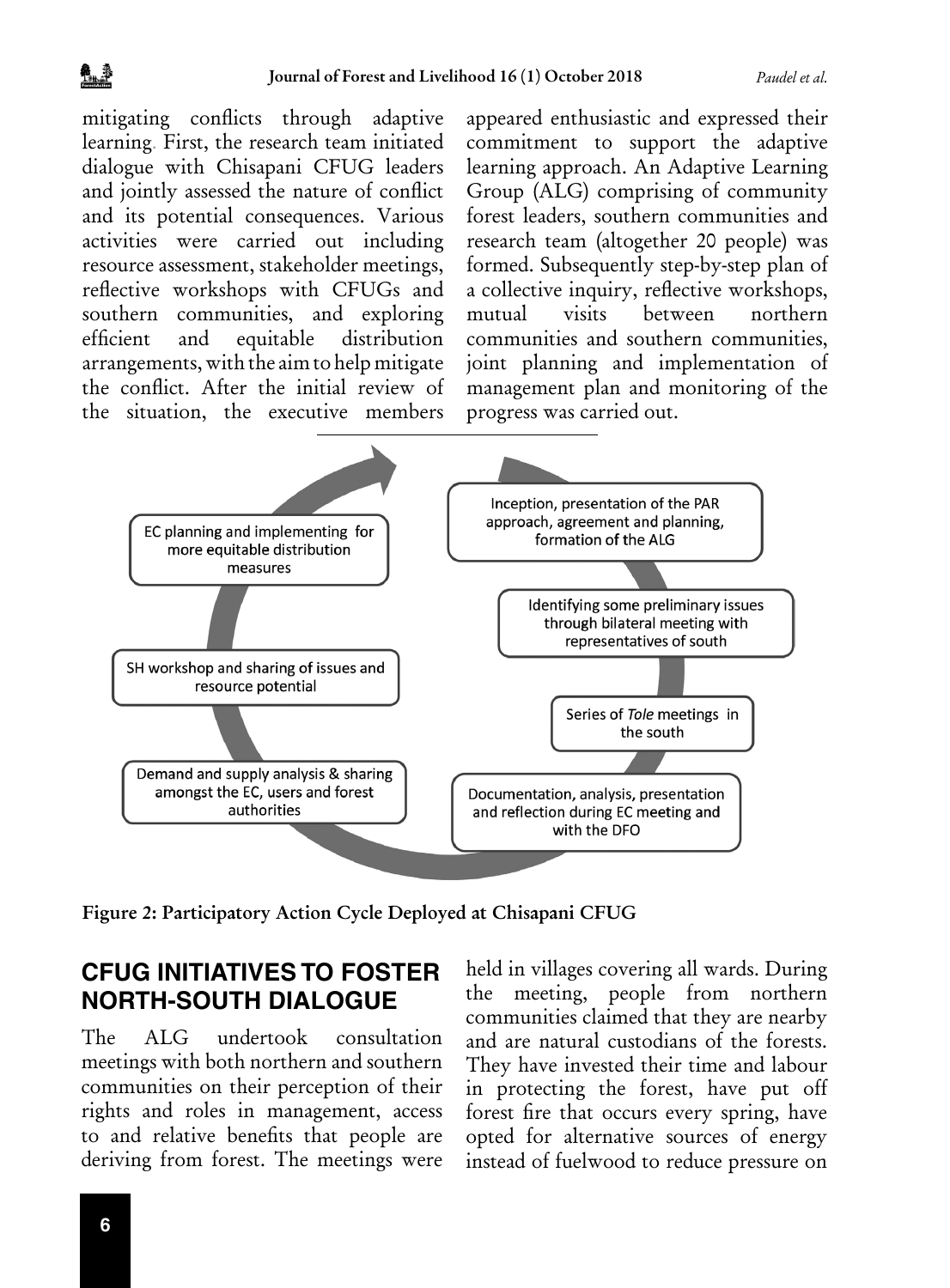forests. Similarly they have to keep their cattle in shed as they cannot graze, and only used timber for constructing houses. They also accused southern communities for unsustainable harvesting, that they do not value forest sustainability, do not contribute to its protection but instead illegally take cartloads of timber, fuelwood and other forest products by often coming in large numbers.

Contrary to these statements, we found very different claims when we organised meetings with the southern communities. They claimed that they were the traditional users of that forest while the northern communities who migrated less than 30-40 years ago now controlled the forest in the form of community forest. They also said that since losing their access to forest resources, they are compelled to use cow dung for cooking. Furthermore, they claim that it is difficult to find timber even if they are ready to pay for it. These southern communities also expressed that the forest is far so they only collect forest products once or twice in a year while the northern communities enter the forest at their will. It was further claimed that the northern communities have benefitted from the forest with very little inputs. We observed that most of these perceptions were based on inadequate understanding of the actual situation and were largely based on perceived inequity regarding access to forest resources. These meetings were followed by reflections during the next rounds of executive committee meetings involving all stakeholders. These

meetings provided opportunities for the southern communities to share their views, concerns, and grievances which, they had been experiencing over the years. The EC leaders also had the opportunity to better appreciate their real situation and hence clarify their limitations.

#### **COLLECTIVE INQUIRY OF BIOPHYSICAL AND SOCIAL ASPECTS**

The analysis of biophysical and social aspects was conducted by the ALG. The activities thus conducted involved forest inventory, growing stock, mean annual increment and annual allowable harvest based on the approved management plan. Broader ecosystem services including sources of water, soil conservation and greenery through which both northern and southern communities benefited were also assessed. These assessments provided potentials of the forest in supplying key products. In consultation with the leaders of the community forest and those of southern communities, fuelwood need of both communities based on everyday use in cooking, religious and social functions, and funeral were then analysed (Table 1). The annual fuelwood need (i.e. 1,999 tonnes) was way below the supply of 508.4 tonnes. Similarly, timber need based on estimated house construction each year was calculated at 25,125 cft, while the supply as per the management plan was around 1,300 cft. These figures show huge gap between the need and actual supply of timber and fuelwood in the community forest.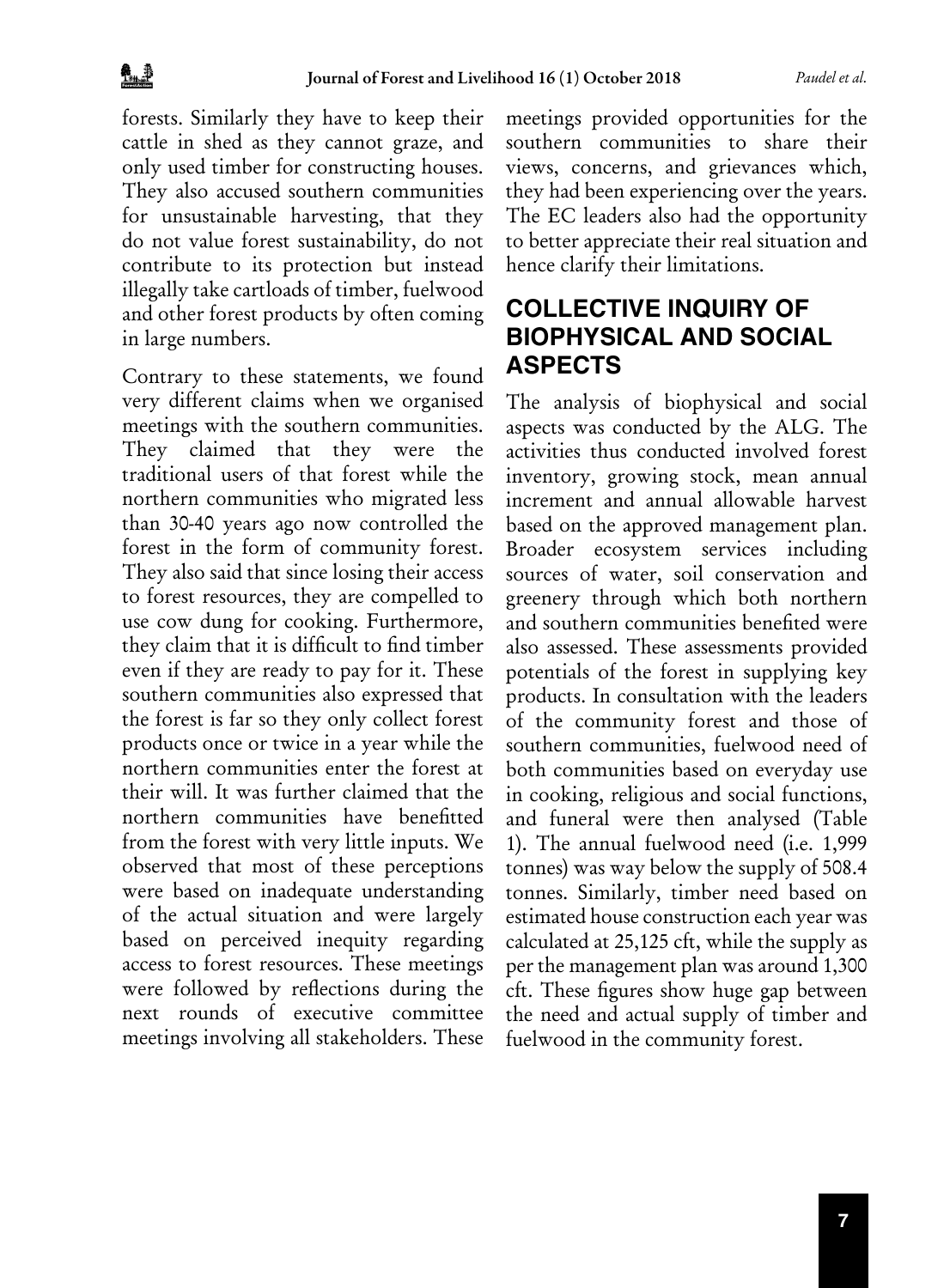| Feulwood [quintal (qt)/year]                                                                   |             |                                                       | Timber (cft)                                          |                             |
|------------------------------------------------------------------------------------------------|-------------|-------------------------------------------------------|-------------------------------------------------------|-----------------------------|
| Purpose                                                                                        | Demand      | Supply                                                | Demand                                                | Supply                      |
| Funeral rituals: 187 dead bodies<br>(assuming 1% die per year) x 8<br>qt of fuel wood for each | 1488        |                                                       |                                                       |                             |
| Wedding: 928 (assuming 5% of<br>HHs per year) x 4 qt for each                                  | 3712        |                                                       |                                                       |                             |
| For religious occasions: (1%<br>of HHs per year which is 335<br>$HHs$ ) x 4 qt per yr          | 1340        | $4800 \frac{\text{qt}}{\text{yr}}$<br>(base on<br>OP) | House<br>construction<br>(assuming 15%<br>$= 502$ HHs | 1300<br>cft(based<br>on OP) |
| For schools: public purposes 50                                                                | 50          |                                                       | require timber<br>@ 50 cft):                          |                             |
| Regular cooking: 3350 HHs x 4<br>qt per year                                                   | 13400       |                                                       | 3350*15%*50<br>$= 25125 \text{ cft}$                  |                             |
| Total                                                                                          | 19990 qt/yr |                                                       |                                                       |                             |

Table 1: Estimated Demand and Supply of Fuelwood and Timber in Chisapani CFUG

*\* Based on CFUG yearly demand and supply system of last five years.* 

#### **REFLECTIONS ON THE DEMAND-SUPPLY GAP: ACTUAL USES AND DIFFERING PERCEPTIONS**

Following the completion of assessment of the users' need and that of community forest's potential to supply the key forest products, it was realised that there were two important aspects fuelling the conflict. First, there were serious gaps in forest product supply and demand so that people had to resort to illegal and unsustainable harvesting measures, or had to cope with costly and inconvenient substitute. For example, they had to use cow dung cake for cooking instead of using it in the farmland for manure. Similarly, they were using weak but expensive substitution such as aluminium and plywood from the market. Second, and equally important, is the everyday experience of humiliation and unpleasant behaviour

such as encounters during collection and transport of timber and fuelwood. After analysing the demand supply gaps and the conflicting perceptions of northern communities and southern communities, the team developed a concrete workable and acceptable strategy to mitigate the conflict. The strategy included change in community forest institutional features, governance process and rules with regard to accessing forest products.

## **CHANGES IN INSTITUTIONAL FEATURES AND DISTRIBUTIONAL ARRANGEMENTS**

Various strategies were adopted by the ALG in order to address the conflicting issues between the northern and southern communities. First, adequate representation and meaningful participation of southern communities in CFUG governance was ensured.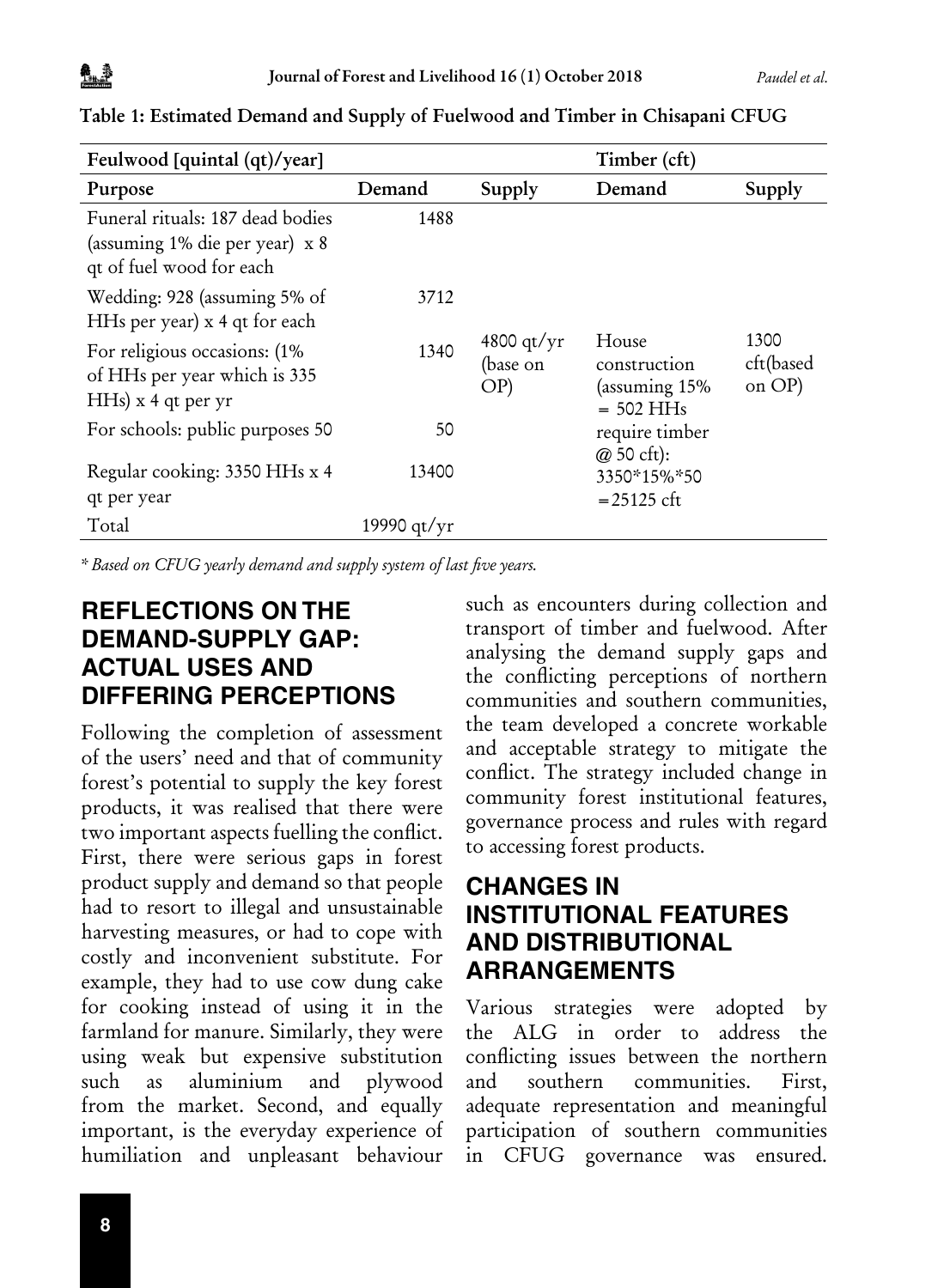Second, rules regarding access to forest products were revised. Third, plantation and protection of forest in the southern communities were planned. These strategies have resulted in some significant outcomes. They have now changed the CFUG's constitution that now recognises southern communities as legitimate members with full rights to participate in all institutional processes including the general assembly, executive committee and sub-committees. The approach was also in line with the government policy in encouraging inclusion of the southern communities. It has helped to develop a sense of ownership among the southern communities too. There is now reservation for southern communities in the executive committee (increased by 30%) and other sub-committees that ensure their representation.

In addition to other initiatives, the CFUG has also revised its forest management rules. These include change in opening time, the process for applying and collecting timber and fuelwood, and better communication of forest opening times among others. They also established a new depot for timber and fuelwood for the convenience of the southern communities. Moreover, they have developed a monitoring mechanism of these actions, formed five-member subcommittee which include all southern communities for the management of the depot. In addition, they have also improved information flow about key institutional processes, and forest product harvest and distribution. The southern communities have benefitted from these measures and have received significantly more timber and fuelwood than in the past and in a much easier way (for wedding, funerals, religious events and during winter: about four quintal/HH for each event). This

has increased their participation in forest management and livelihood generation activities (in forest patrolling, plantation, regular thinning, weeding, minimised grazing, fish farming, different livelihood and entrepreneur groups). Moreover there has also been a decline in unsustainable and illegal collection of timber and fuelwood.

A CFUG member residing in the southern side of Chisapani opined;

*Recognising and strengthening our situation has changed our ways of collecting firewood. We used to collect it haphazardly and whenever and however we wanted to, but now, we get it from the depot nearby. This has reduced our time and effort and saved money that we previously had to invest for transportation of fuelwood from forest along the highway which was approximately 18 km away.* 

Similarly, they have increased their investment (*a nursery was established to produce more than 100,000 seedlings every year*) for plantation and protection activities in public land that could contribute to addressing part of the forest product demand in the southern communities. They have incorporated these strategies into the CFUG Operational Plan (OP) and have acquired approval from the DFO. Similarly, the DFO has expanded the existing community forest areas by adding remaining adjacent forest. This has helped in including HHs from southern communities as members and fulfill their needs. Additionally, the CFUG is now under government's scientific forest management scheme and has harvested substantially more timber and fuelwood compared to the previous years.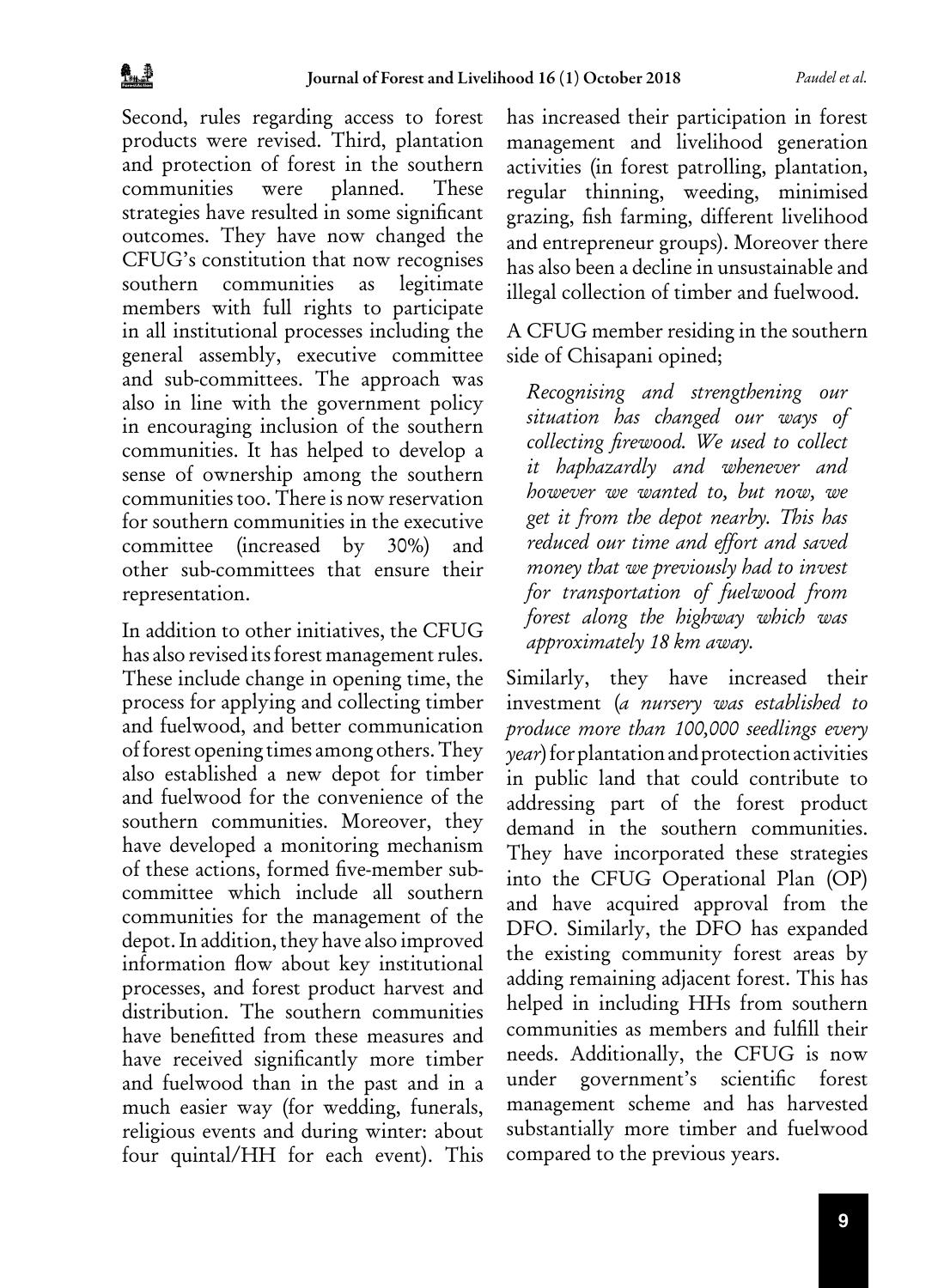An Assistant Forest Officer in Bardaghat shared;

…*there are potential areas around existing community forests in Nawalparasi which are de facto open access and can be brought under the existing CF scheme. Out of 35 registered CFUGs in the southern communities in Nawalparasi, all have potential areas that can be expanded as community forests".* He added*, "Apart from reducing the demand-supply gap, this would ensure that all the forests in the area are sustainably managed. The Chisapani community forest has set an example on this and I think it can be scaled out and adopted in other community forests across the Terai region of Nepal.*

# **DISCUSSION**

Conflicts over forests in the Terai region of Nepal have received central stage in academic literature, policy debate and everyday struggle. The paper took a specific form of conflict - conflict between the hill migrants (northern community people) and the traditional forest users in the southern communities. While the conflicts emerged and sustained due to the loss of traditional access to forest of southern communities, there are other additional factors that contribute to the north-south conflict. These are migrants vs. traditional identities, differential access to state resources, and the recently emerged identity-based politics among others. While the identity politics appear in the face value, the forest conflicts are part of substantive conflict on the ground.

Review of previous initiatives by the state in increasing access of the southern

communities to forest products shows that there has been limited achievement in actually addressing the issue. Still, a large section of the southern population is devoid of forest products – timber and fuelwood. Early policies on migration, resettlement and construction of the East-West highway often contributed to distancing the traditional people from forests. Expansion of CF in Terai since the mid-1990s also did not help much as it was conceptualised and constituted in such a way that the southern communities gradually got marginalised. As a desperate move to stop CF and promote alternative modality, the government introduced CFM. However, CFM's potential to serve the southern communities was constrained by three factors. First, its institutional arrangement is too large, complex, and controlled by a bureaucratic process which is hardly accessible to any ordinary citizen. Second, the expansion of CFM was quite slow. Third, as most of the forests have been allocated to other management modalities already, often serving conservation objectives, there is limited potential for further expansion. Similarly, limitations of the PLF have also been presented above. In summary, the paper urges the need for exploring other available options and CF seems to have a good complementary role in addressing the issue.

We are also aware that the government has declared Chure region as an environmental protection area and aims at protecting the landscape by adopting minimum use approach. However, the Chure landscape has also diverse types of forests and some section of this can be managed under CF with different management intervention and some of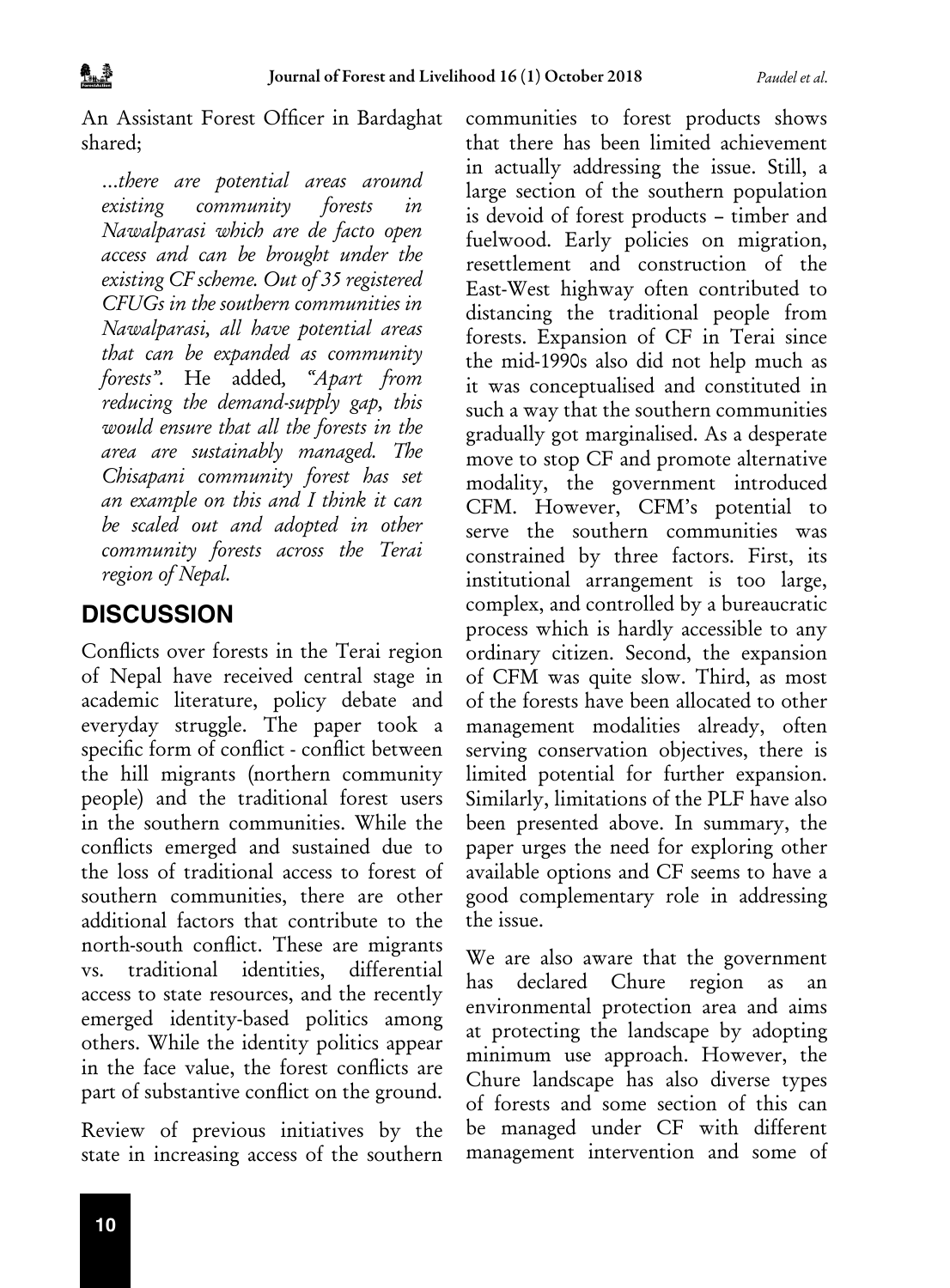which can be put into minimum use along with good conservation measures. In fact, Chisapani represents hundreds of community forests in the region with an expanded and inclusive approach. This can be an opportunity remaining government managed forests as community forests, and can accommodate more people from the southern communities.

The case of Chisapani CFUG shows how extended and inclusive CF can help to address the question related to access of forest products of the southern communities and therefore, reduce conflict. Originally, CF was meant for communities residing nearby any forest patch(es). However, this approach has largely left out the traditional users of forests that usually fall along the Chure and those living in North of the highway. This CFUG has now included members from up to 18 km away to make this 'extended' or 'inclusive'. By accommodating the traditional communities from the south as members of the CFUG and also in ECs, Chisapani has now formally become a unique case of a CFUG differing from most of other CFs. They have made three important changes in the normal CF. Firstly, they included the southern communities which is normally not the norm. Secondly, they have revised the arrangements for distributing forest products – mainly timber and fuelwood. Thirdly, they have allocated some of their funds aimed at forest development in the southern communities. These initiatives have helped to reduce both material injustice and perceived exclusion of the people in the southern communities. Consequently, we observed substantially improved collaboration between the northern communities and southern communities in forest management.

One of the major observations is that restructuring of the institution (i.e. CFUG) and changing of the benefit sharing arrangements was possible due to decentralised forest management. The CF policies and laws have entrusted the CFUGs as a self-organized entity to identify its own members and develop their own rules of forest management and benefit-sharing. Due to collective action at the local level, the leadership can take decisions on behalf of the group and negotiate with southern communities. The CFUG leadership took the initiative due to a strong sense of ownership over the institution and the forest. The CFUG was a fully authorized and legitimate entity to initiate dialogue, make amendments in its own constitution and change the rules of forest management and access by revising the OP. This assured the southern communities' leaders to engage with the CFUG and support its revised initiatives. This was how the conflict was substantially reduced.

In this case, we can see that the DFO has offered its implicit support for an extended and inclusive CF. Their initial encouragement followed by handing over of additional forest area helped a lot to address the huge gap in demand and supply. It can be argued that the legal recognition and institutional support to the CFUGs to take such initiative by the forest authority would help to scale out such experiences elsewhere.

The case of Chisapani shows that adaptive learning approach to CF management can forge dialogue within CFUG and also with southern communities and forest authorities. Two aspects – a strong commitment to include southern communities and adoption of the adaptive approach that helped them to think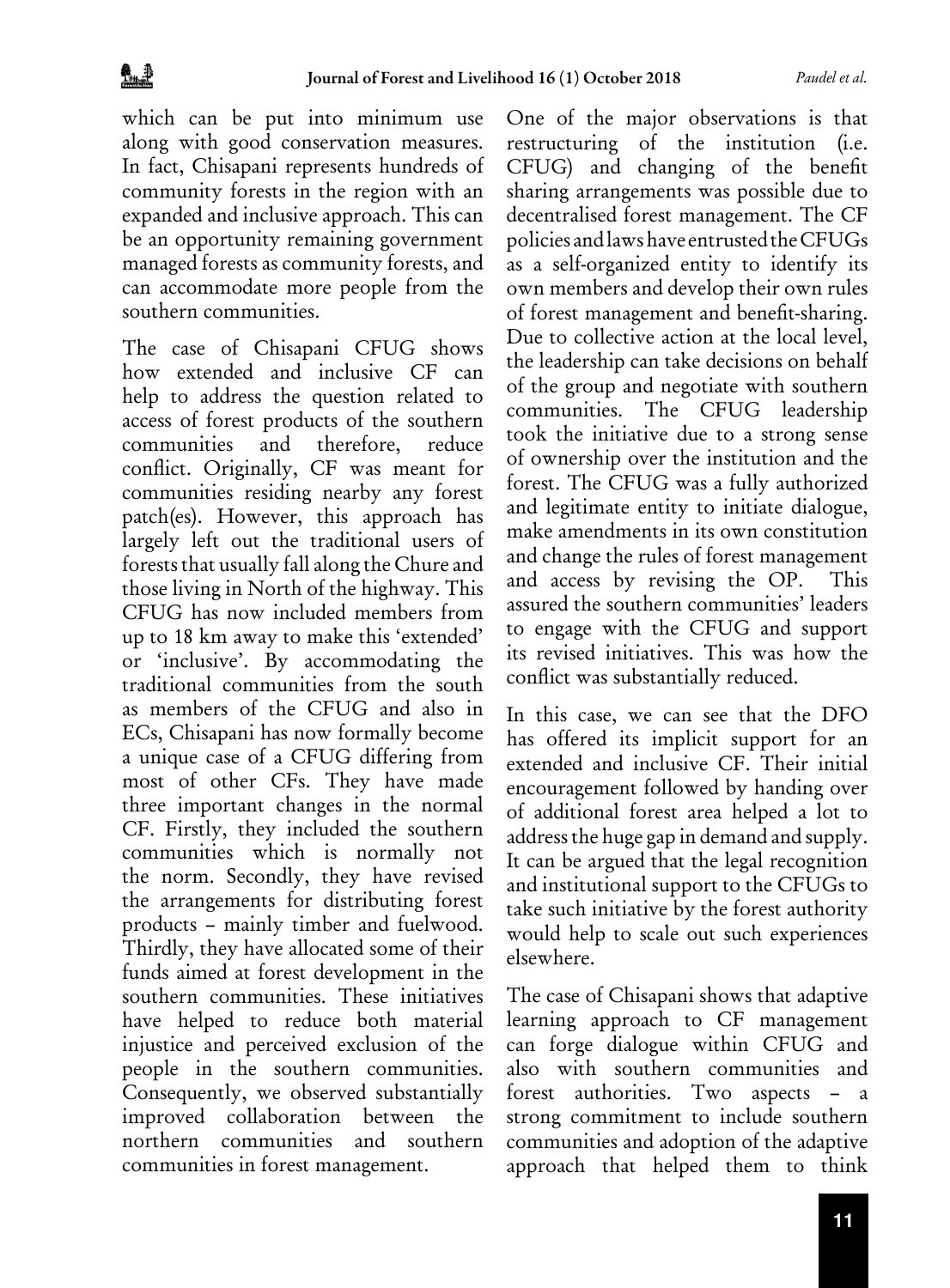outside of the box, on questions of how can conflict between northern communities and southern communities be resolved, has helped to achieve these outcomes. The commitment to transform Chisapani as an inclusive community forest drove them to change their constitution to allow members from the southern communities, increased representation in the EC from the southern communities and increased participation in general assembly and other important decision making forums. Similarly, the adaptive learning approach was useful in integrating biophysical and institutional knowledge that substantiated dialogue and helped in reaching negotiated arrangements. The assessment of the resource potential, that of the demand situation and costs that people are putting in CF management all helped the group to change its current distributional arrangement. Presentation of a clear picture of the demand-supply situation helped the leaders to appreciate and understand each others positions and prepared them to rethink about their own positions which made negotiations possible. Increasing the user base in the southern communities and gradual shift towards increased rule compliance has also reduced monitoring and protection cost of the CFUG, especially the northern communities.

#### **CONCLUSION AND POLICY IMPLICATIONS**

The paper has identified multiple drivers of forest conflicts in Terai emanating from biophysical features of landscape to government policies on migration, infrastructure development and forest management. It is learnt that while major chunk of remaining forests is in

and around Chure, densely populated settlements of traditional users live in the far south. In between the two are the hill migrants. With expansion of the CF programme in Terai, these new comers have organised themselves and have proactively taken control of the forest and its management. Unfortunately, the expansion of CF has resulted in dwindled southern communities' access to their traditional resource base.

The paper also examined the diverse strategies to increase southern communities' access to forests. Introduction of CFM and investment in PLF are some of the major strategies. However, these approaches faced multiple changes and have their respective limitations. Therefore, the need to explore an alternative, viable and acceptable approach to increase southern communities' access is established in this paper.

The expansion of community forest is often restricted in many parts of Terai as it has not facilitated the aforesaid objective. In fact, this has become one of the most appealing critiques of CF in Terai. However, the case discussed in this paper showed the prospects of increasing southern communities' access to forest and thereby addressing the conflict. While some debates and inadequate attempts have been made in the past, this has become the first successful case. The case showed that extended CF can be a preferred strategy to help increase access and use of forest products by those who are otherwise devoid of it.

Evidence being presented in the paper showed that centralised and bureaucratic approach to handle forest conflict have little success. Wherever, such approach worked, there are tradeoffs to the northern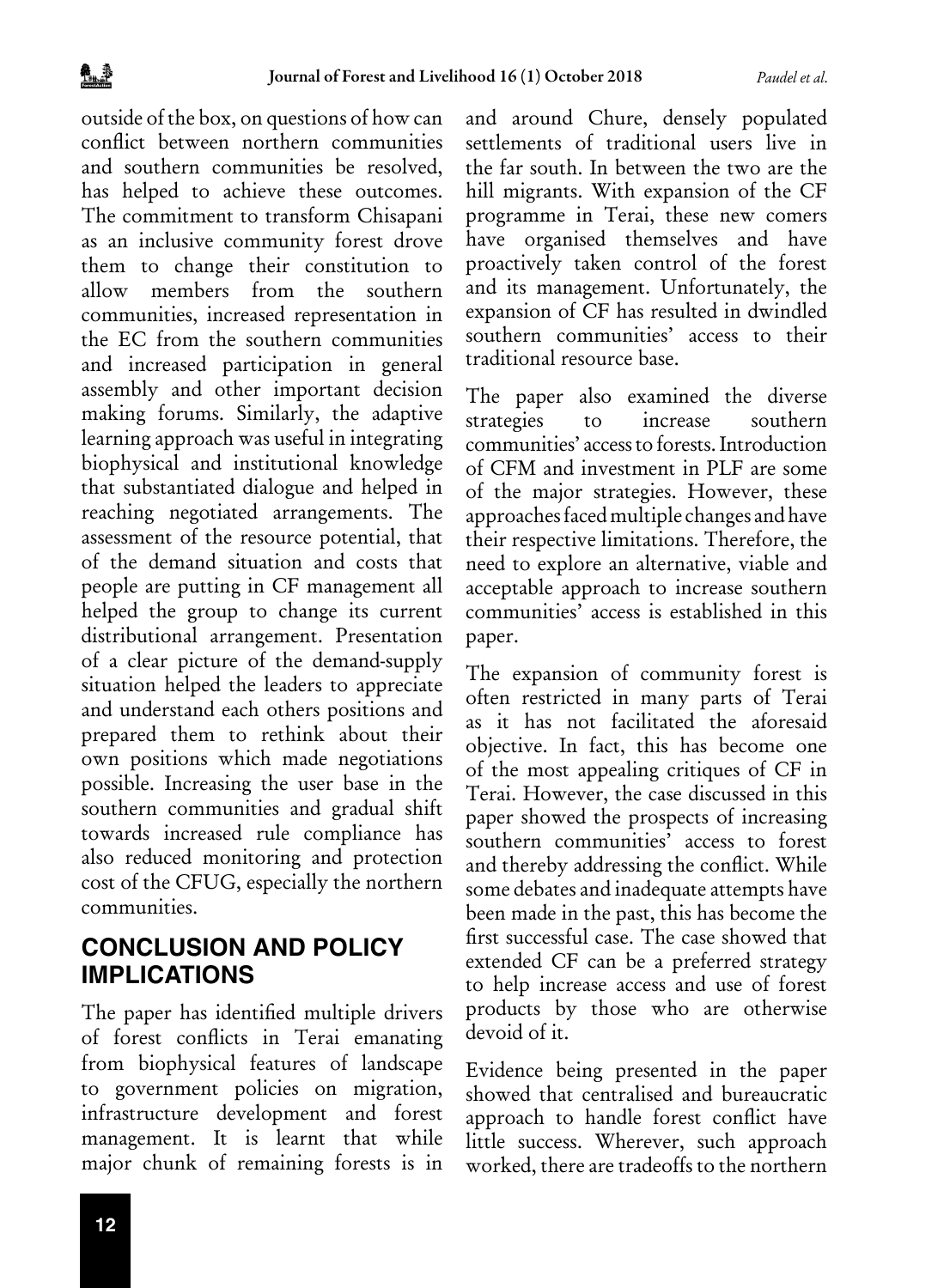communities. As the case showed, the CF leadership was able to capitalise on its legitimate authority to mobilise northern communities, negotiate with the southern community leaders, and also take a number of initiatives in rearranging institutional architecture and benefit distribution arrangements. This was possible due to the CF programme and the recognition of CFUG to handle such issues. The DFO's encouragement including handover of additional forest areas further facilitated the process. The CFUG leaders had the ambition to become a model in the district by showcasing this approach. As the CFUG is at the core of this initiative, it has become much more grounded and shows the prospect of sustainability, and can inspire many others. At the same time, the intensive interactions with other neighboring groups, the DFO, and other stakeholders have also provided them critical feedback and in turn are inspired by their approach to include southern communities. This also shows the prospects of scaling out of the experiences to other similar groups in the region. As the paper shows, forest tenure reform can be attributed to such local initiative in redesigning the governance and distributional arrangement.

Not all CFUGs have taken such initiatives, however. Therefore, one can attribute this case partly to external interventions. It is clear that approaches such as PAR and adaptive learning help to understand biophysical and socio-institutional dimensions of conflict and ultimately contribute to the design of a fair benefit distribution arrangement. In this case, external influence could not be overestimated. As the paper showed, initial encouragement by the DFO which was

later complemented by the action research intervention had critical influence. While, national policies and legal structure do not post specific restrictions in adopting this practice, local institutional practice and recently formed local governments may see it in different way often discouraging inclusion of users from other municipalities in the southern communities. However, in this case, these methodological approaches have been further tested, refined and can be implemented by other potential groups in the Terai. Apart from the political will of the CF leadership, PAR and ALG can prove to be a useful tool to systematically approach the conflict, understand it and craft a mutually agreeable institutional arrangement(s).

# **ACKNOWLEDGEMENTS**

This paper is based on research conducted under the Community-based Adaptive Learning in management of Conflicts and Natural Resources in Bangladesh and Nepal (CALCNR) project. The project was supported by the Netherlands Organisation for Scientific Research (NWO) grant no. W 07.68.2012.424 with funding from the United Kingdom Department for International Development (DFID). We are grateful to our colleagues and the leaders and members of all of the participating CFUGs, FECOFUN and anonymous reviewers.

# **REFERENCES**

- Baral, J.C., Shrestha, M.K. and Sharma, K.P. 2006. Quest of Participatory Forestry in Terai (Morang Experience). *Banko Jankari*, 16(2): 50–57.
- CBS. 2011. National Planning and Housing Census. Central Bureau of Statistics, National Planning Commission Secretariat, Government of Nepal.